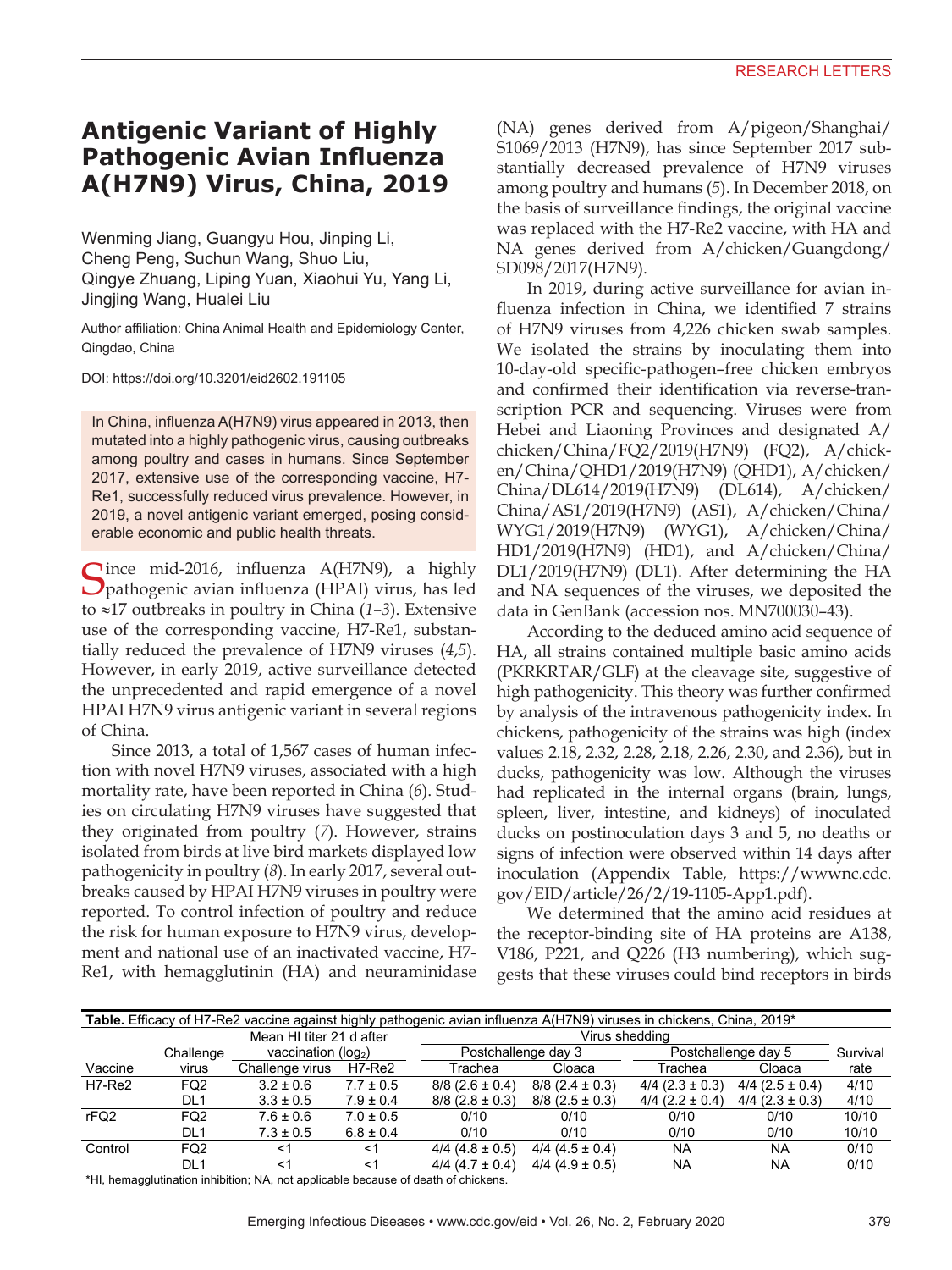#### RESEARCH LETTERS

and humans (*9*). The phylogenetic tree based on the HA gene showed that all strains belong to the highly pathogenic H7N9 clade but are clearly distinguishable from HPAI H7N9 viruses isolated in 2017 and 2018 (Appendix Figure).

Amino acid identities of the HA gene segments of these strains were 95.8%–96.5% identical to those of H7-Re1 (92.7%–93.7% for HA1) and 97.4%–98.0% identical to those of H7-Re2 (96.2%–97.2% for HA1). To evaluate the antigenicity and protective efficacy of the H7-Re2 vaccine, we vaccinated specific-pathogen–free chickens with H7-Re2 and rFQ2 (a reverse genetic recombinant carrying HA and NA of FQ2 with internal gene segments of PR8). FQ2 and DL1 viruses were selected for subsequent experiments. Cross-reactive hemagglutination inhibition titers of H7-Re2 antiserum against FQ2 and DL1 viruses were 4.5–4.6  $\log_2$  lower than those against the homologous H7-Re2 antigen. In contrast, cross-reactive HI titers of antiserum against H7-Re2 antigens from rFQ2 virus did not differ markedly from those against the 2 homologous H7N9 viruses. These results indicate that the FQ2 and DL1 viruses exhibited rapid antigenic drift and distinct antigenicity relative to the H7-Re2 vaccine strain.

During the 10-day observation period after challenge, H7-Re2–vaccinated birds displayed clinical signs of infection, such as depression, huddling, and decreased consumption of feed and water. Moreover, shed virus was detected in tracheal and cloacal swab samples from all experimentally inoculated chickens on postchallenge days 3 and 5. Only 40.0% of the challenged chickens survived, indicating that the H7-Re2 vaccine had a poor protective effect against FQ2 and DL1.

All rFQ2-vaccinated birds survived with no clinical signs of infection. In addition, no virus shedding was detected in tracheal or cloacal swab samples from any rFQ2-vaccinated chickens on postchallenge days 3 and 5 (Table). Of note, antiserum against the rFQ2 virus showed a broader spectrum of reactivity to other viruses, including H7-Re2, indicating that recombinant rFQ2 offers a better alternative for vaccine development.

In China, vaccination plays a decisive role in the prevention and control of H7N9 virus–mediated infection. Earlier mass vaccination of poultry with H7- Re1 successfully induced a sharp decline in H7N9 infection prevalence among poultry and humans.

However, as of 2019, H7N9 variants have surfaced, posing a considerable economic and public health threat and highlighting the urgent need for new antigen-matched vaccines and more productive measures to eliminate highly pathogenic H7N9 viruses.

### **About the Author**

Dr. Jiang is a veterinary researcher at the China Animal Health and Epidemiology Center. His research interests are epidemiology and control of infectious diseases in animals.

#### **References**

- 1. Wang N, Sun M, Wang W, Ouyang G, Chen Z, Zhang Y, et al. Avian influenza (H7N9) viruses co-circulating among chickens, southern China. Emerg Infect Dis. 2017;23:2100–2. https://doi.org/10.3201/eid2312.170782
- Yang L, Zhu W, Li X, Chen M, Wu J, Yu P, et al. Genesis and spread of newly emerged highly pathogenic H7N9 avian viruses in mainland China. J Virol. 2017;91:e01277-17. https://doi.org/10.1128/JVI.01277-17
- 3. Shi J, Deng G, Kong H, Gu C, Ma S, Yin X, et al. H7N9 virulent mutants detected in chickens in China pose an increased threat to humans. Cell Res. 2017;27:1409–21. https://doi.org/10.1038/cr.2017.129
- 4. Jiang W, Hou G, Li J, Peng C, Wang S, Liu S, et al. Prevalence of H7N9 subtype avian influenza viruses in poultry in China, 2013-2018. Transbound Emerg Dis. 2019;66:1758–61. https://doi.org/10.1111/tbed.13183
- 5. Shi J, Deng G, Ma S, Zeng X, Yin X, Li M, et al. Rapid evolution of H7N9 highly pathogenic viruses that emerged in China in 2017. Cell Host Microbe. 2018; 24:558–68.
- 6. Yu D, Xiang G, Zhu W, Lei X, Li B, Meng Y, et al. The re-emergence of highly pathogenic avian influenza H7N9 viruses in humans in mainland China, 2019. Euro Surveill. 2019;24.
- 7. Gao R, Cao B, Hu Y, Feng Z, Wang D, Hu W, et al. Human infection with a novel avian-origin influenza A (H7N9) virus. N Engl J Med. 2013;368:1888–97. https://doi.org/10.1056/ NEJMoa1304459
- 8. Chen Y, Liang W, Yang S, Wu N, Gao H, Sheng J, et al. Human infections with the emerging avian influenza A H7N9 virus from wet market poultry: clinical analysis and characterisation of viral genome. Lancet. 2013;381:1916–25. https://doi.org/10.1016/S0140-6736(13)60903-4
- 9. Shi Y, Zhang W, Wang F, Qi J, Wu Y, Song H, et al. Structures and receptor binding of hemagglutinins from human-infecting H7N9 influenza viruses. Science. 2013;342:243–7. https://doi.org/10.1126/science.1242917

Address for correspondence: Hualei Liu, China Animal Health and Epidemiology Center, Laboratory of Surveillance for Avian Diseases, No. 369 Nanjing Rd, Qingdao 266032, China, email: liuhualei@cahec.cn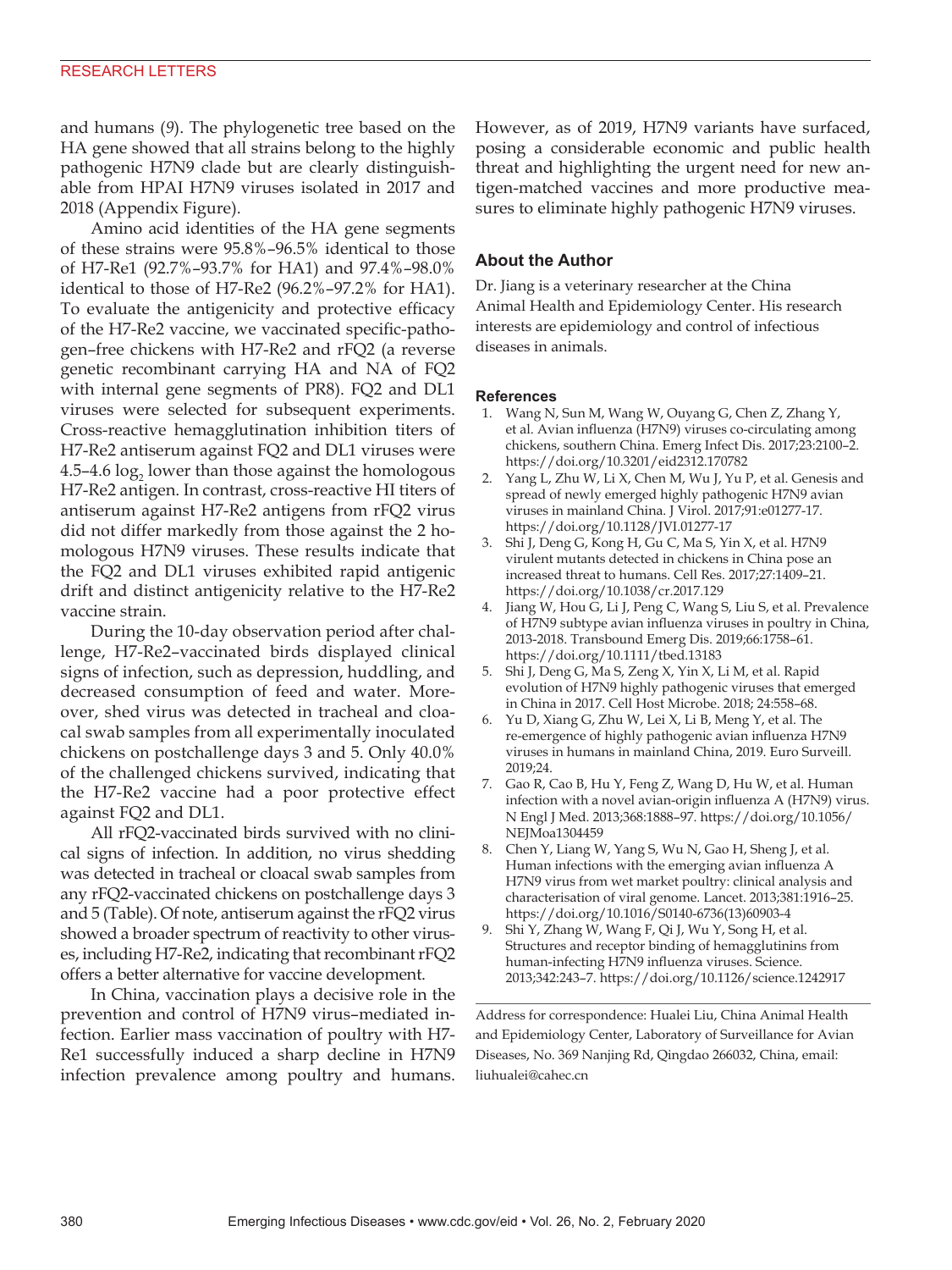# Antigenic Variant of Highly Pathogenic Avian Influenza A(H7N9) Virus, China, 2019

## **Appendix**

**Appendix Table.** Virulence and shedding of H7N9 highly pathogenic avian influenza viruses in ducks

|                 |           |          | Virus isolation                        |       |        |      |           |                  | Virus shedding        |                |                  |
|-----------------|-----------|----------|----------------------------------------|-------|--------|------|-----------|------------------|-----------------------|----------------|------------------|
|                 |           |          |                                        |       |        |      |           |                  | Number shedding/total |                |                  |
|                 | Day post  | No.      | Positive number/total number (Mean Ct) |       |        |      |           | number (Mean Ct) |                       | Seroconversion |                  |
| Isolate         | challenge | necropsy | <b>Brain</b>                           | Liver | Spleen | Luna | Intestine | Kidnev           | Tracheal              | Cloacal        | (positive/total) |
| FQ <sub>2</sub> | 3         | 5        | 1/5                                    | 2/5   | 2/5    | 2/5  | 5/5       | 2/5              | 10/10                 | 10/10          | 10/10            |
|                 | 5         | 5        | 1/5                                    | 2/5   | 2/5    | 2/5  | 5/5       | 2/5              | 10/10                 | 10/10          |                  |
| DL <sub>1</sub> | 3         | 5        | 1/5                                    | 2/5   | 3/5    | 3/5  | 5/5       | 2/5              | 10/10                 | 10/10          | 10/10            |
|                 | 5         | 5        | 1/5                                    | 2/5   | 3/5    | 3/5  | 5/5       | 2/5              | 10/10                 | 10/10          |                  |